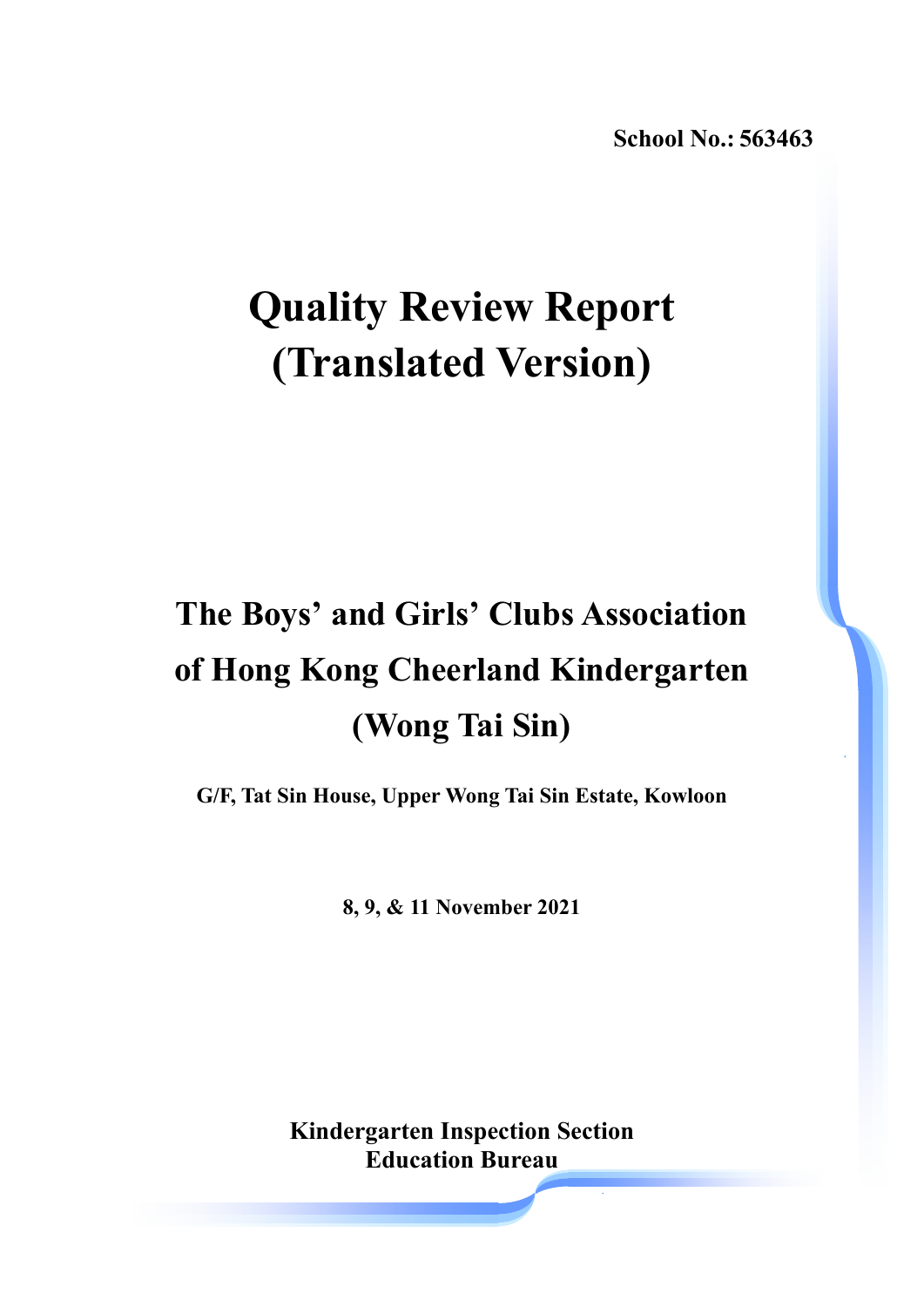## **Education Bureau The Government of the Hong Kong Special Administrative Region (2022)**

*This report can be reproduced in part or in whole, but should not be used for any commercial publicity. The original source should be cited when reproducing the report.* 

*This English translation is for reference only. In case of discrepancy between the English version and the Chinese version, the Chinese version shall prevail.*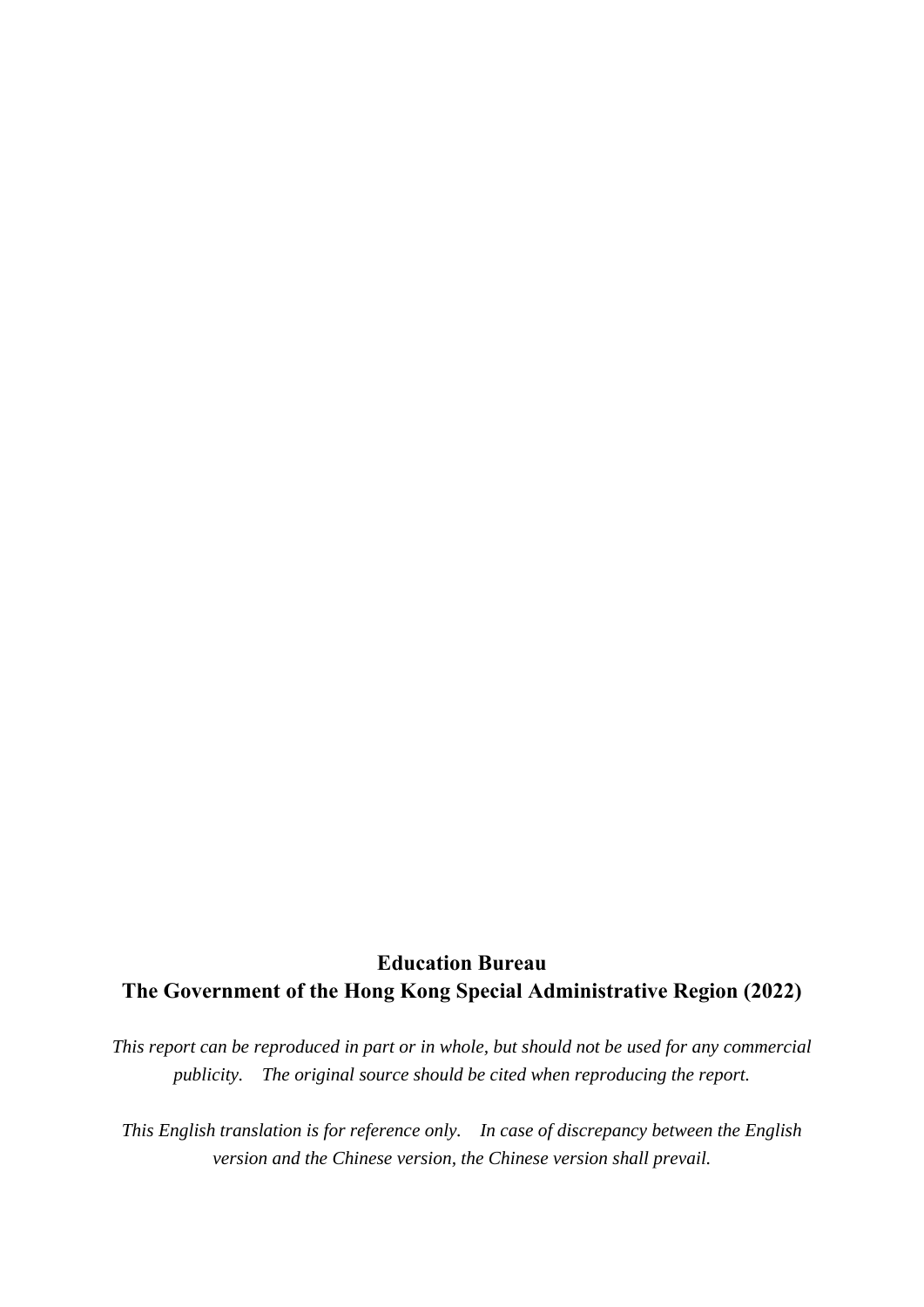### **Dates of Quality Review: 8, 9 & 11 November 2021**

- **School met the standards of Quality Review**
- □ School did not meet the **standards of Quality Review**

#### **School Performance**

#### **1. Promoting Continuous Development of School**

- 1.1 The leadership team proactively supports the school development and discharges its roles and responsibilities of leadership and guidance. It shares with the school the latest development of the kindergarten sector during meetings. It also understands the school's situation and needs through regular school visits, thereby helping the school devise its development directions. The school makes good use of the resources of the sponsoring body. It works together with the affiliated schools to formulate plans on a teaching research study related to children's play, the professional development activities for teachers and the support for children. Meanwhile, they collaborate closely in promoting curriculum development. Through sharing and exchange with each other, professional capacity is pulled together while synergy effect is attained, so as to enable the school to improve continuously.
- 1.2 The management has served the school for years. Management members share a common rationale and cooperate seamlessly to keep steering the school to enhance different areas of work in an ongoing manner. They put much effort to maintain and groom the teaching team by adopting different strategies to assign work and arrange training activities in accordance with the school context. The management is able to seize opportunities. By leveraging the advantages brought by the enhancement of teacher to pupil ratio under the Kindergarten Education Scheme, the management deploys manpower flexibly. It arranges experienced teachers to take turns to serve as curriculum leaders in order to develop their organisation and coordination skills and impart to them the work of leading a curriculum, which help groom talents for the school's long-term development. The school has created a friendly and harmonious working atmosphere and a stable team with solidarity has been successfully built. Teachers closely communicate and collaborate with each other to facilitate the school's sustainable development with concerted efforts.
- 1.3 The school has established a well-developed self-evaluation mechanism. The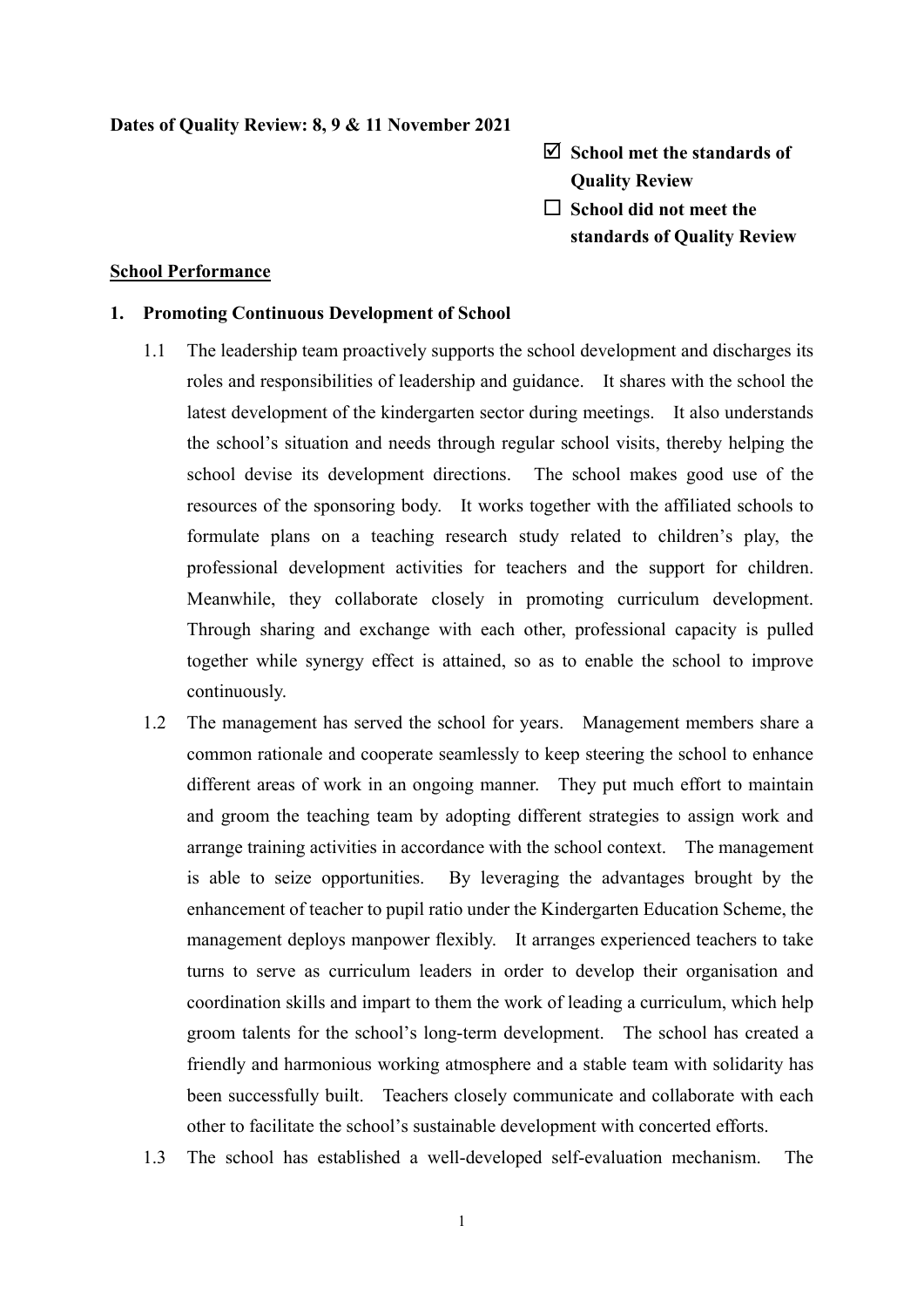teaching team cares about the school's affairs. Teachers often take initiative to review and reflect on the implementation of different tasks with peers and subsequently take follow-up actions in a timely manner based on the practical needs. The cyclical school self-evaluation (SSE) rationale of planning, implementation and evaluation has been entrenched. To tie in with the trends of kindergarten education development, the school has set promoting children to learn through play and strengthening the elements of free exploration as the major concerns in recent years. The management leads teachers to draw up the development plans together by taking into full consideration the needs of different stakeholders. By means of refining the daily schedule arrangement, reviewing the space allocation of the campus and classrooms, as well as enriching the types of play and toy materials, the school progressively creates a favourable environment for children to play and learn. The development plans of the school are of clear objectives with strategies appropriately deployed. Through continuous reviews and timely adjustment of the strategies, the plans are thus implemented in a step-by-step manner.

1.4 The school upholds the spirit of education for all, striving to help children with different needs and their families. There is a clear identification and referral mechanism and resources of the sponsoring body are capitalised effectively to provide appropriate support to children with special needs at the earliest. Teachers communicate and collaborate with interdisciplinary professionals to discuss the support measures. They adjust the caring and teaching arrangements for children when necessary to facilitate their learning. The school values home-school communication. It sets up diversified channels to maintain close liaison with parents and often informs them about their children's learning and development. The school also takes parents' opinions into serious consideration for continuous improvement of its work. Moreover, the school regards parents as its collaborative partners. It makes effective use of the parents' expertise and forms a parent volunteer team to assist the school in carrying out activities. Parents trust and support the school. They provide suggestions actively and work with the school together to promote the healthy growth of children.

#### **2. Learning and Teaching**

2.1 Making reference to the curriculum outline and teaching packages of the sponsoring body as well as taking into account the diversified development of children, the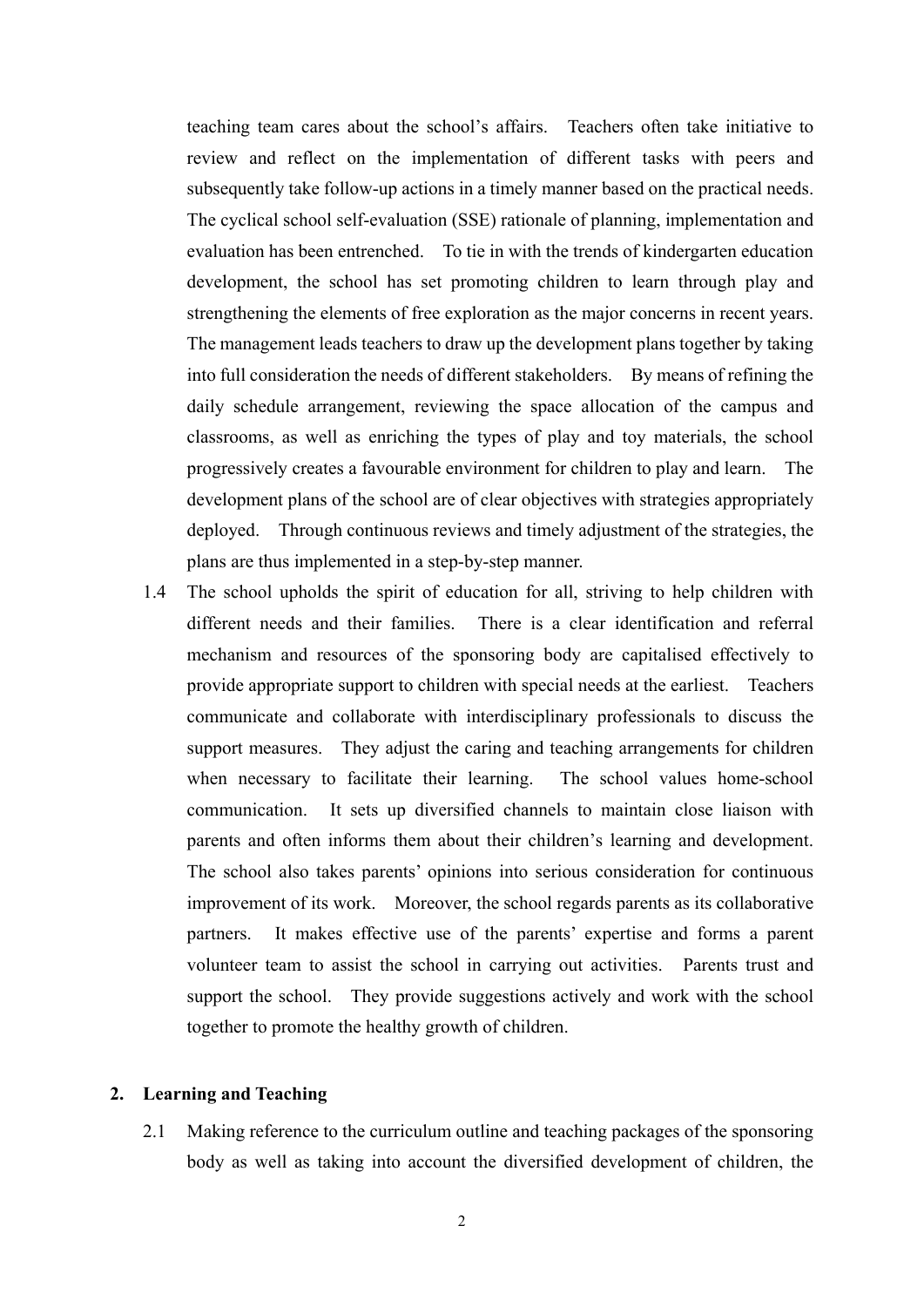school devises its curriculum according to the children's needs. Themes with selected real-life topics are used for the integrated curriculum design. Moral education for children is emphasised. Building on the past experiences, the school includes stories with morals in each theme currently. It also carries out activities for practising good moral characters in everyday learning such as "caring baby" and "big brothers and sisters of good discipline", so that children can learn to care for others, and develop good moral characters and behaviours through gradual and imperceptible influences. The school's curriculum is comprehensive and covers different learning areas. Active and quiet learning activities are alternately arranged in the daily schedule which can meet children's developmental needs. A wide range of play and learning activities are also provided to facilitate their balanced physical and psychological development.

- 2.2 The school has regarded promoting children to learn through play as its major concern in recent years. Teachers are equipped through training first. They learn the concept of play, the roles of teachers during play, as well as the environment setup and materials selection that can facilitate children's free exploration. In this school year, the school rearranges the venues for the interest corners. It sets a free activity zone by making good use of the common areas outside the classrooms and a free play zone inside classrooms to provide more opportunities for children to engage in play. As observed, children explore the playing methods of various materials with peers together in the interest corners. They also cooperate to try and find out how to use soft blocks of different shapes to build a house. Teachers proactively apply what they have learnt in training. They observe and participate in children's play and intervene to raise questions in an opportune time to facilitate children's exploration through play. During review sessions, teachers are able to take care of children's development level of their age by adopting different approaches. Examples are using question cards as an introduction, inviting children to present their work, and so forth. They guide children to share their experiences and feelings of play, and help them summarise the experiences, extend their learning interests and consolidate the new knowledge constructed.
- 2.3 The school has a clear policy on the assessment of child learning experiences. The content of assessment is comprehensive and ties in with the curriculum objectives. Children are assessed through continuous observation and record-keeping. Meanwhile, teachers evaluate children's learning performance in different areas in the forms of observation records and work analysis. At the end of the school year,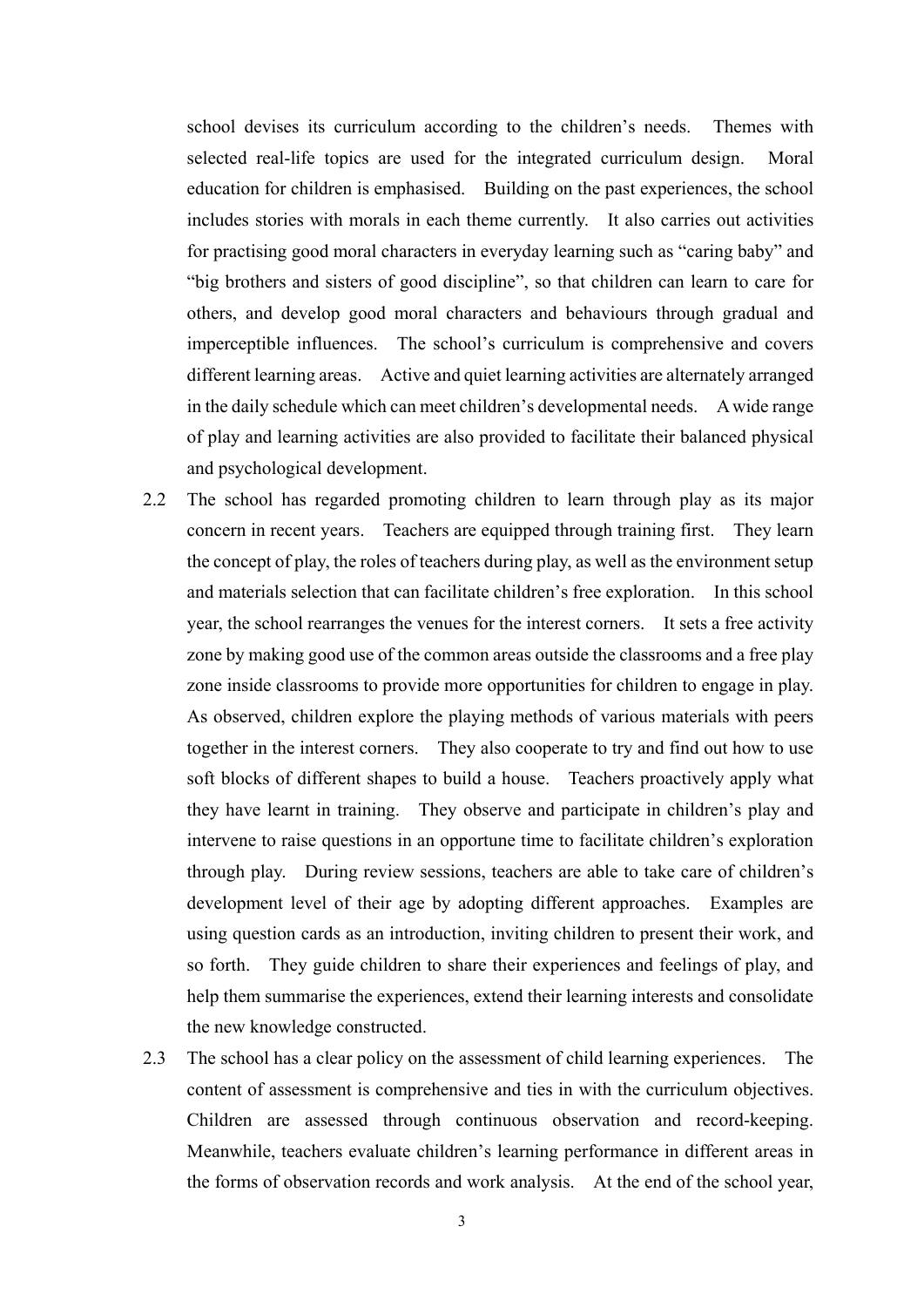they summarise the learning and development of children and inform parents about their children's development at various stages. In addition, the school invites parents to review children's performance at home so as to facilitate teachers to understand children's growth from different perspectives. The school follows up the recommendations of the previous Quality Review to analyse children's assessment information systematically and use it as a reference for informing curriculum planning and teaching activity design, and following up on children's learning.

- 2.4 The school has put in place a sound mechanism for curriculum coordination, monitoring and review. The teaching team reviews and adjusts the curriculum schedule in accordance with children's needs and abilities in a timely manner. Moreover, teachers collaboratively discuss the activity arrangement, environment setup and selection of teaching materials of the themes during lesson planning meetings. In this school year, the school revises the arrangement of lesson planning meetings from grade level discussion to whole-school participation. Such practice not only can promote the exchange of ideas among the team but also help enhance the spirality of the curriculum. With clear directions on curriculum development of the school, the management leads the team to keep making new attempts in environment planning and learning and teaching strategies. They work together to promote curriculum development. Besides, the management understands the implementation of curriculum through classroom walkthroughs, lesson observations and scrutiny of documents, etc. It gives concrete advice and feedback to teachers in a timely manner, demonstrating its role of monitoring and facilitating curriculum development. The school has successfully established a reflective culture. The team continuously evaluates the teaching effectiveness and refines the activity design when necessary. Nevertheless, the school still needs to improve the arrangement in the primary one simulation activities. It is required to select teaching materials which meet children's abilities and cancel the dictation activities. It should also design a balanced daily schedule for children to gain proper learning experiences in the aforementioned activity period.
- 2.5 The school reviews the arrangement of venue usage conscientiously. In this school year, the school tries to conduct thematic activities in the picture books library. It hopes, on one hand, to free up more space for children to participate in free choice activities in classrooms, and, on the other hand, to intentionally provide a quiet environment for children to focus on thematic learning. The new arrangement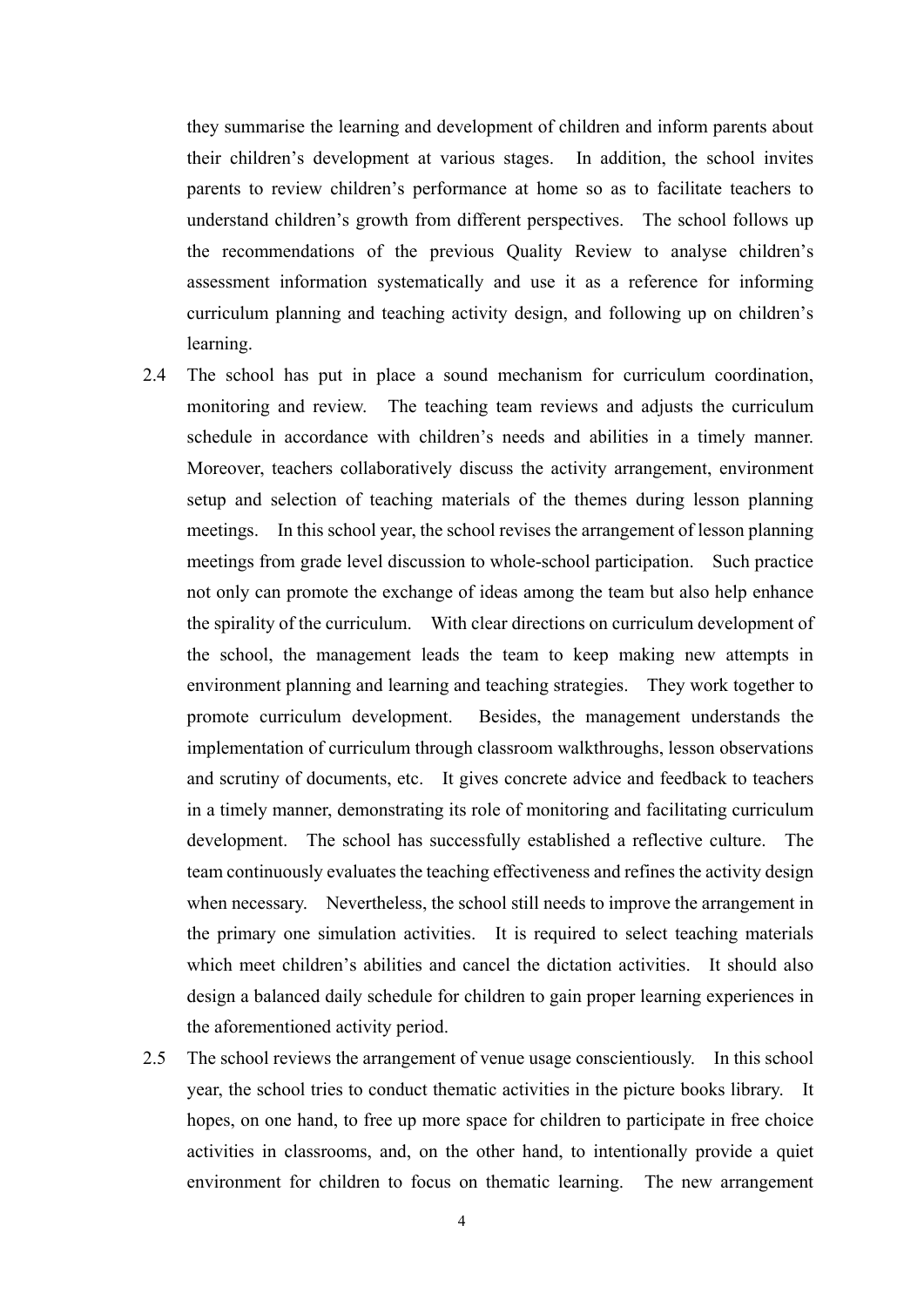works well. Teachers decorate the classroom learning environment meticulously and set up different interest zones. Corner activities are diversified while materials therein are rich and manipulative which provide various learning experiences for children. Moreover, an imaginary zone with design related to the teaching themes is created for children to extend their learning through interactive play under a reallife context. Children are keen to show their talents on the little stage while the peers take initiative to make compliment and give applause to encourage the performers. The design of the relevant corners not merely enables children to extend their thematic learning, but also helps them boost their confidence and learn to appreciate others' strength. Furthermore, teachers constantly review the effectiveness of the corner activities for ongoing improvement and enhancement of the activity designs, thereby promoting children's learning.

- 2.6 Teachers are gentle and patient towards children. They can cater for the individual differences of children and accept their different development pace. They invite and encourage each child to try to answer questions, creating an inclusive learning atmosphere. They often praise children to reinforce their good behaviour as well. Teachers are well prepared in teaching. They master the whole process of teaching activity. Good rapport is developed among the team, enabling the smooth transition across activities. Besides, teachers' instructions are clear and systematic. They have good classroom management skills and can help children establish routines using different strategies. In general, teachers possess good questioning skills. For example, when telling stories, teachers can ask questions connecting to children's life experiences and encourage them to share, which is effective to enhance their expression ability. Some teachers even can pose follow-up questions in response to children's observation or feedback to further stimulate children to think.
- 2.7 Children are interested in learning. They participate in various activities enthusiastically. Children often actively raise their hands and answer questions. They are courageous to express their views and share their experiences, showing good language comprehension and expression ability. They are also willing to follow teachers' instructions. When teachers are taking care of other children, they wait patiently, demonstrating a sense of self-discipline. Children have good learning attitudes and they take initiative to arrange their own activities. During activities, they are attentive and engaged. They like playing with peers, and interact and get along well with each other. After activities, they follow the routines to tidy up items quickly and spontaneously, displaying their good self-care abilities.